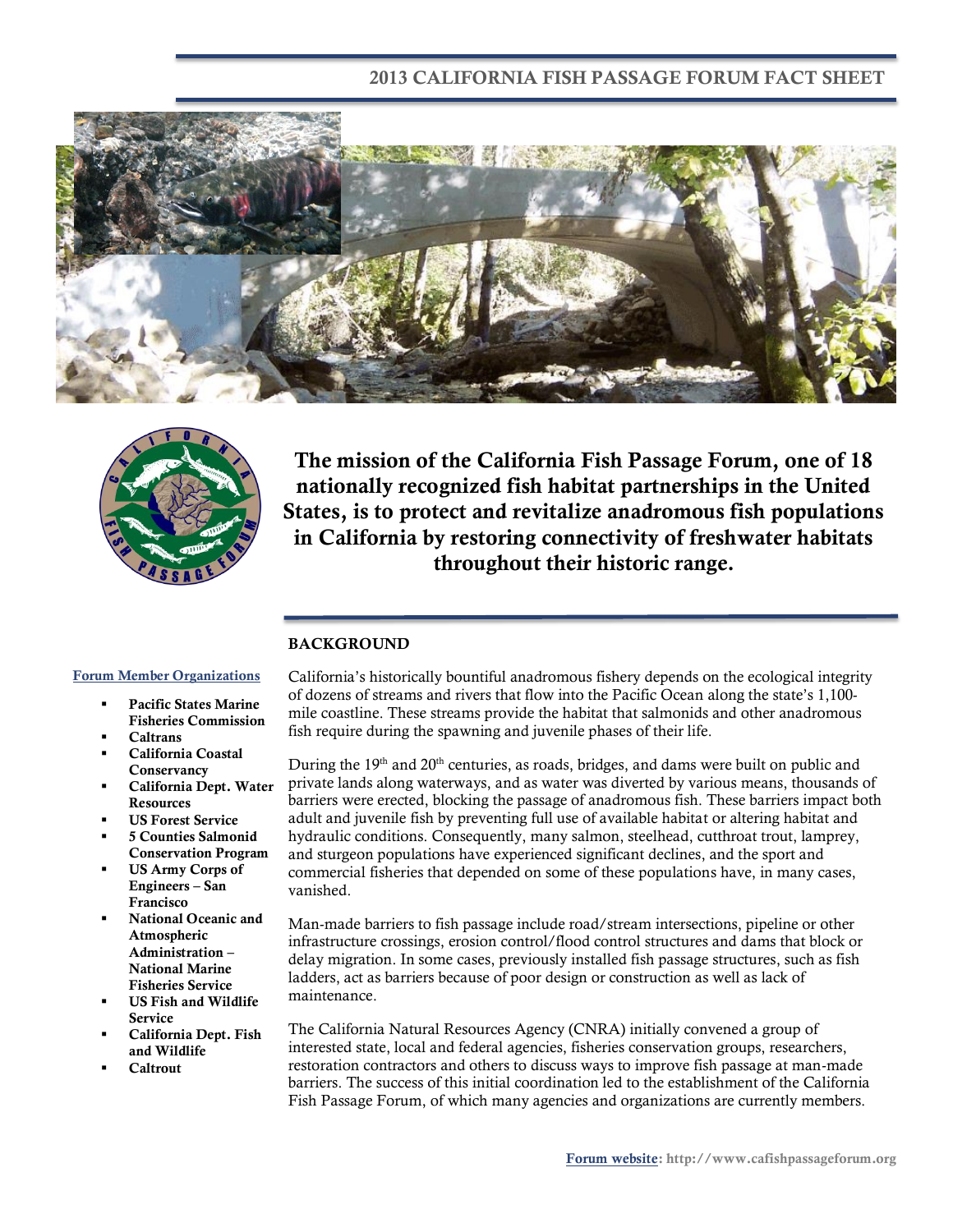## **MISSION**

To protect and revitalize anadromous fish populations in California by restoring connectivity of freshwater habitats throughout their historic range.

# **OBJECTIVES**

- 1. Remediate barriers to effective fish migration.
- 2. Facilitate coordination and communication among agencies, agency staff, and other entities that may propose, review, or promulgate fish passage criteria within California.
- 3. Identify, assess, and prioritize the removal of fish passage barriers.
- 4. Disseminate guidelines and design criteria for replacement of barriers.
- 5. Coordinate funding mechanisms to remove fish passage barriers.
- 6. Promote State and Federal permit coordination and streamlining.
- 7. Facilitate plans to monitor and evaluate fish passage restoration effectiveness to ensure accountability.
- 8. Promote state and national policy that supports fish passage improvement in California.



Figure 1. Man-made fish passage barriers within the Forum's geographic scope documented in the Fish Passage Assessment Database (PAD) as of September 30, 2013.